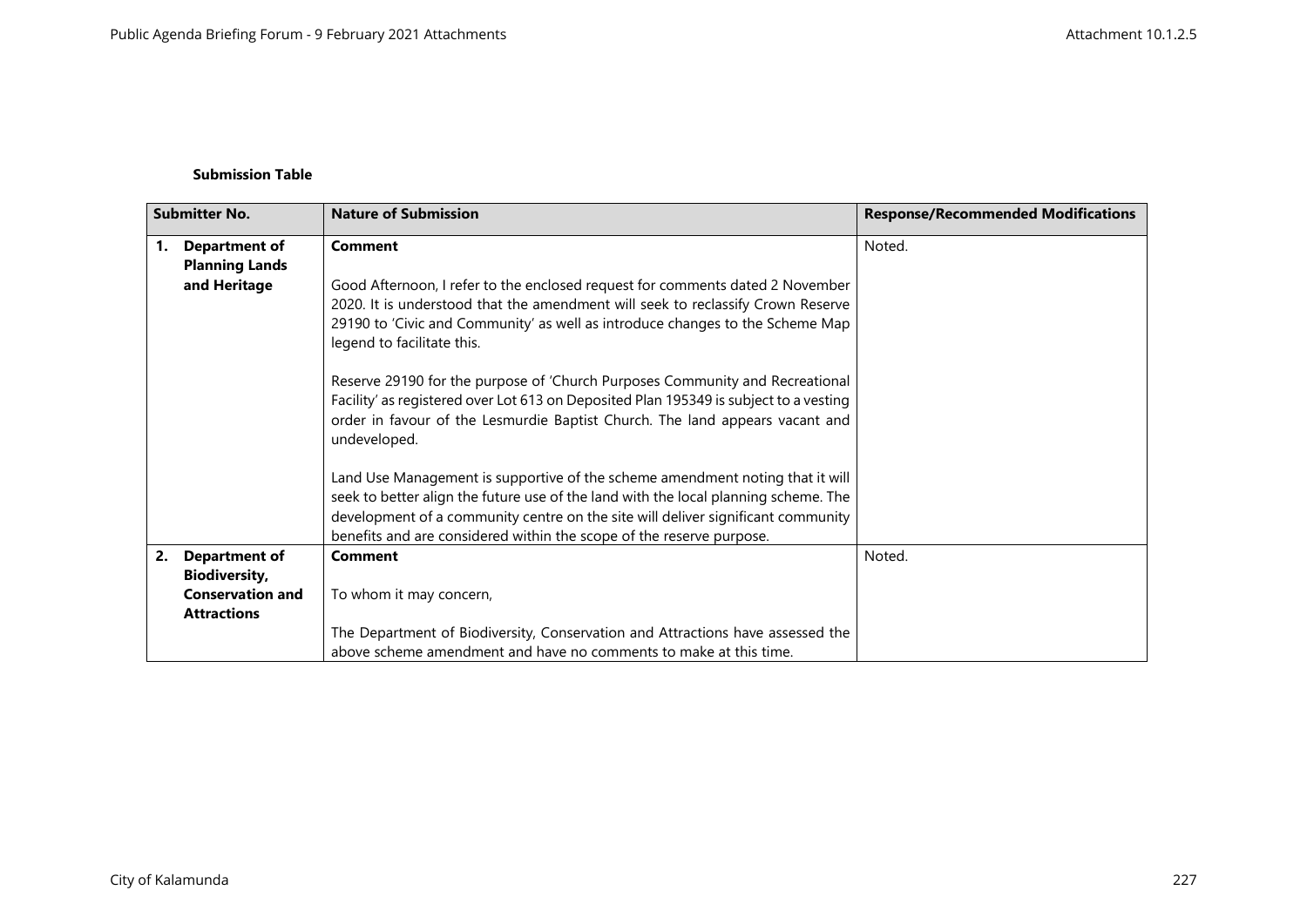|    | 3. Department of          | <b>No Objection</b>                                                                                                                                                |                                                                                                              |                                      | Noted.                                     |
|----|---------------------------|--------------------------------------------------------------------------------------------------------------------------------------------------------------------|--------------------------------------------------------------------------------------------------------------|--------------------------------------|--------------------------------------------|
|    | <b>Water and</b>          |                                                                                                                                                                    |                                                                                                              |                                      |                                            |
|    | <b>Environmental</b>      | Good Afternoon,                                                                                                                                                    |                                                                                                              |                                      |                                            |
|    | <b>Regulation</b>         |                                                                                                                                                                    |                                                                                                              |                                      |                                            |
|    |                           |                                                                                                                                                                    | Thankyou for referring the Local Planning Scheme No.3 Amendment No.103 for                                   |                                      |                                            |
|    |                           |                                                                                                                                                                    | the Department of Water and Environmental Regulation to consider. The                                        |                                      |                                            |
|    |                           |                                                                                                                                                                    | Department has assessed the proposal and has no objection or comments to                                     |                                      |                                            |
|    |                           | provide.                                                                                                                                                           |                                                                                                              |                                      |                                            |
| 4. | <b>Department of Fire</b> | <b>Comment</b>                                                                                                                                                     |                                                                                                              |                                      | Noted. The assessment provided by DFES     |
|    | and Emergency             |                                                                                                                                                                    |                                                                                                              |                                      | has been provided to the application to    |
|    | <b>Services</b>           |                                                                                                                                                                    | I refer to your email dated 2 November 2020 regarding the submission of a                                    |                                      | make amendments to the BMP prior to        |
|    |                           |                                                                                                                                                                    | Bushfire Management Plan (BMP) (Revision 0), prepared by Entire Fire                                         |                                      | approval of the development application    |
|    |                           |                                                                                                                                                                    | Management and dated 7 November 2019, for Local Planning Scheme                                              |                                      | for a community centre at 4 Varley Street, |
|    |                           | Amendment.                                                                                                                                                         |                                                                                                              |                                      | Lesmurdie.                                 |
|    |                           |                                                                                                                                                                    |                                                                                                              |                                      |                                            |
|    |                           | This advice relates only to State Planning Policy 3.7 Planning in Bushfire Prone                                                                                   |                                                                                                              |                                      |                                            |
|    |                           | Area (SPP 3.7) and the Guidelines for Planning in Bushfire Prone Areas (Guidelines).                                                                               |                                                                                                              |                                      |                                            |
|    |                           | It is the responsibility of the proponent to ensure the proposal complies with                                                                                     |                                                                                                              |                                      |                                            |
|    |                           | relevant planning policies and building regulations where necessary. This advice<br>does not exempt the applicant/proponent from obtaining approvals that apply to |                                                                                                              |                                      |                                            |
|    |                           |                                                                                                                                                                    | the proposal including planning, building, health or any other approvals required                            |                                      |                                            |
|    |                           |                                                                                                                                                                    |                                                                                                              |                                      |                                            |
|    |                           | by a relevant authority under written laws.                                                                                                                        |                                                                                                              |                                      |                                            |
|    |                           | 1. Policy Measure 6.3 a) (i) Preparation of a BAL assessment                                                                                                       |                                                                                                              |                                      |                                            |
|    |                           | <b>Issue</b>                                                                                                                                                       | <b>Assessment</b>                                                                                            | <b>Action</b>                        |                                            |
|    |                           | <b>Vegetation</b>                                                                                                                                                  | Vegetation plots 2, 4 and 6 cannot be substantiated as                                                       | <b>Modification to</b><br>the BMP is |                                            |
|    |                           | classification                                                                                                                                                     | Class B Woodland with the limited information and<br>photographic evidence available. The BMP should detail  | required at                          |                                            |
|    |                           |                                                                                                                                                                    | specifically how the classification was derived particularly                                                 | subsequent                           |                                            |
|    |                           |                                                                                                                                                                    | where the potential for revegetation has not been<br>considered (i.e. Class B Woodland as opposed to Class A | planning stages.                     |                                            |
|    |                           |                                                                                                                                                                    | Forest).                                                                                                     |                                      |                                            |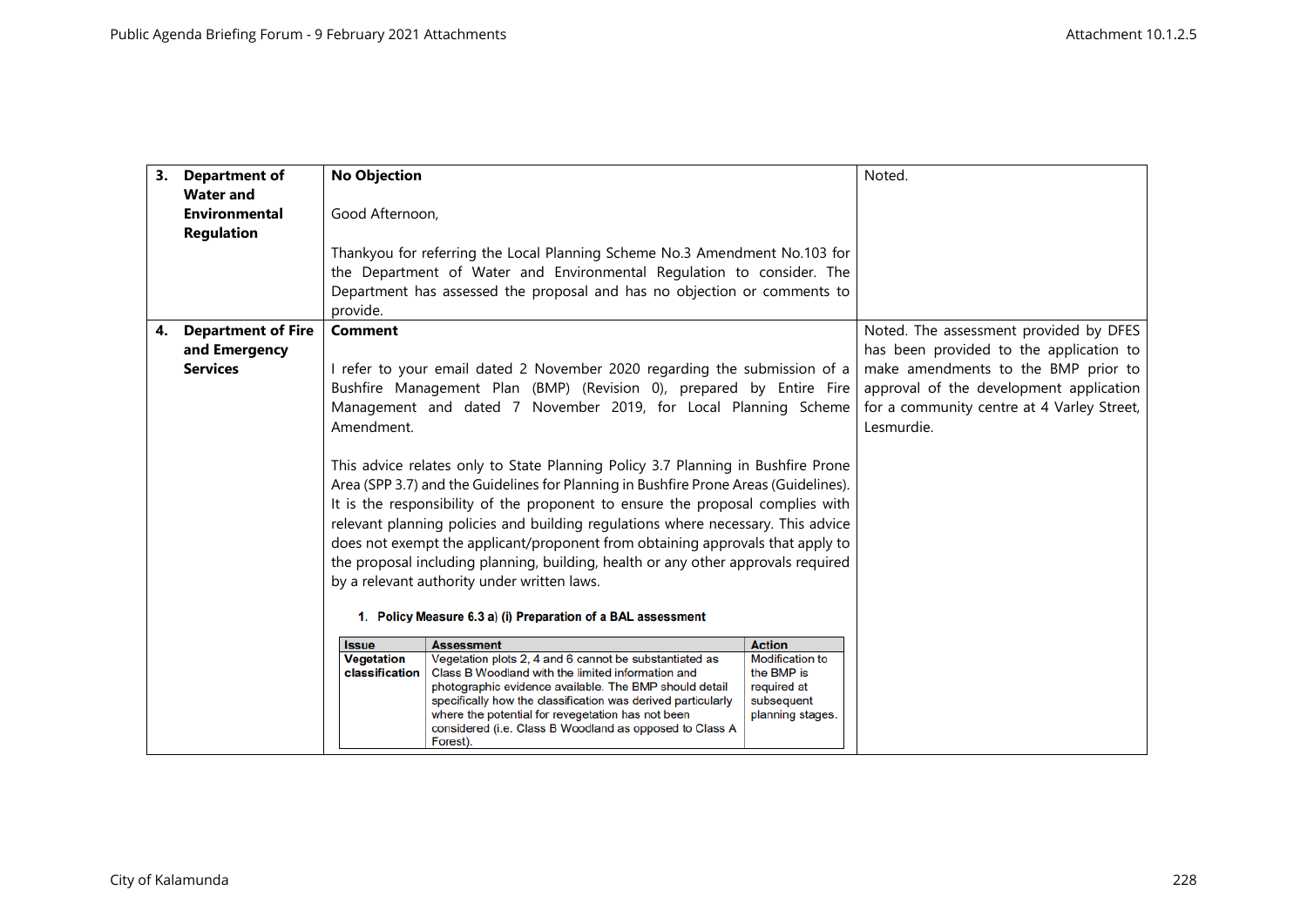|                                               | 2. Policy Measure 6.3 c) Compliance with the Bushfire Protection Criteria                                                                                                                                                                                                                                                                                                                                                                                                                                                          |                                                                                          |
|-----------------------------------------------|------------------------------------------------------------------------------------------------------------------------------------------------------------------------------------------------------------------------------------------------------------------------------------------------------------------------------------------------------------------------------------------------------------------------------------------------------------------------------------------------------------------------------------|------------------------------------------------------------------------------------------|
| <b>Element</b>                                | <b>Assessment</b>                                                                                                                                                                                                                                                                                                                                                                                                                                                                                                                  | <b>Action</b>                                                                            |
| Location,<br>and<br>Siting &<br><b>Design</b> | A1.1 & A2.1 - not demonstrated<br>The BAL ratings cannot be validated for the reason(s) outlined<br>in the above table.<br>Figure 3 Spatial Representation of the Bushfire Management<br>Strategies depicts the proposed APZ for the future<br>development. However, the APZ extends outside the subject lot<br>boundary into neighbouring lots. An APZ should be contained<br>wholly within the subject lot proposed for development.                                                                                             | <b>Modification</b><br>to the BMP is<br>required at<br>subsequent<br>planning<br>stages. |
| <b>Water</b>                                  | A4.1 - not demonstrated<br>The BMP states that the 'site is provided with a reticulated<br>water supply in accordance with the specifications of Water<br>Corporation'. However, the closest hydrant appears to be<br>approximately 180 metres away on Brady Road. Non-<br>residential and mixed-use areas should have hydrants spaced<br>at 100 metres apart and the maximum distance between a<br>hydrant and the rear of a building envelope, (or in the absence<br>of a building envelope the rear of the lot) should be 120m. | Modification<br>to the BMP is<br>required at<br>subsequent<br>planning<br>stages.        |
| Recommendation<br>process.                    | The scheme amendment and BMP have adequately identified issues arising from<br>the bushfire hazard level assessment and considered how compliance with the<br>bushfire protection criteria can be achieved at subsequent stages of the planning                                                                                                                                                                                                                                                                                    |                                                                                          |
|                                               | DFES advice and recommendations are provided in the tables above to enable<br>further consideration at subsequent stages of the planning process.<br>As the modifications will not affect the scheme amendment, DFES recommends<br>the amendment proceed and the applicant be advised that these modifications be<br>undertaken to support subsequent stages of the planning process (structure plan,<br>subdivision & development applications).                                                                                  |                                                                                          |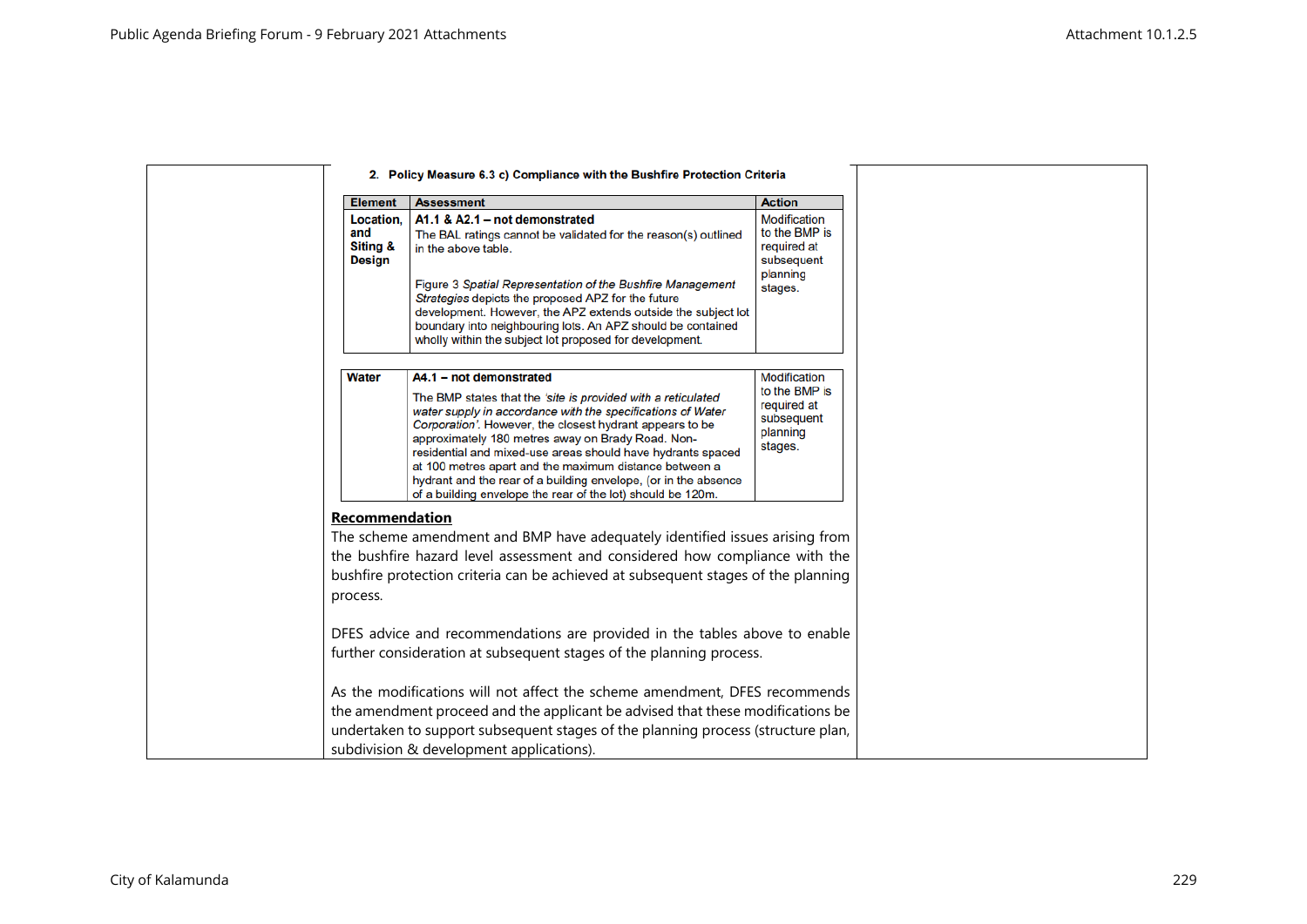| 5. St Ives Residents | <b>Objection</b>                                                                                                                                                       | The Head of the Village Management                                                 |
|----------------------|------------------------------------------------------------------------------------------------------------------------------------------------------------------------|------------------------------------------------------------------------------------|
|                      |                                                                                                                                                                        | Committee requested the submission from                                            |
|                      | The residents of St Ives Retirement Village, 17 Sanderson Road, Lesmurdie, would                                                                                       | the preliminary advertising period was                                             |
|                      | like to express some of our concerns regarding the above proposed development.                                                                                         | brought across to the formal advertising                                           |
|                      | On July 20, 2020, we belatedly received from St Ives Head Office, a copy of a letter                                                                                   | period.                                                                            |
|                      | dated June 8,2020, which had been sent to St Ives from the Planning Department                                                                                         |                                                                                    |
|                      | of the City of Kalamunda concerning the above proposed Baptist Church                                                                                                  | The concerns submitted by St Ives will be                                          |
|                      | community centre development.                                                                                                                                          | addressed through the development                                                  |
|                      |                                                                                                                                                                        | application process where noise impacts,                                           |
|                      | Unfortunately, the delay in forwarding correspondence to our Lesmurdie village                                                                                         | traffic impacts, built form impacts and land                                       |
|                      | has meant we missed the public comment period regarding this proposed                                                                                                  | considered,<br>impacts<br>are<br>and<br>use                                        |
|                      | development. However, your Department kindly has given us permission to                                                                                                | amendments are requested accordingly. It                                           |
|                      | express our concerns - which are listed below. These follow consultation with all                                                                                      | should be noted that the 'future proposed                                          |
|                      | the village residents and are submitted on their behalf by the village management                                                                                      | shed' has been removed from the proposal                                           |
|                      | committee.                                                                                                                                                             | and the future half basketball court will be                                       |
|                      | It needs to be made clear that the various residents of St. Ives Village Lesmurdie                                                                                     | part of a separate development application<br>process in the future where affected |
|                      |                                                                                                                                                                        |                                                                                    |
|                      | are in fact genuine rate payers of the City of Kalamunda; the organization of St<br>Ives being only the vehicle to disseminate rate notices to the residents in the 12 | landowners will have the opportunity to<br>comment on the proposal.                |
|                      | villas.                                                                                                                                                                |                                                                                    |
|                      |                                                                                                                                                                        |                                                                                    |
|                      | We request that St Ives Head Office and the City of Kalamunda forward any future                                                                                       |                                                                                    |
|                      | correspondence directly to our Lesmurdie village management committee.                                                                                                 |                                                                                    |
|                      |                                                                                                                                                                        |                                                                                    |
|                      | 1. The uniform and paramount comment from all residents, and confirmed in the                                                                                          |                                                                                    |
|                      | committee meeting, was that we all moved into the village for peace and                                                                                                |                                                                                    |
|                      | tranquillity surrounded by the natural environment and the feeling of calmness.                                                                                        |                                                                                    |
|                      |                                                                                                                                                                        |                                                                                    |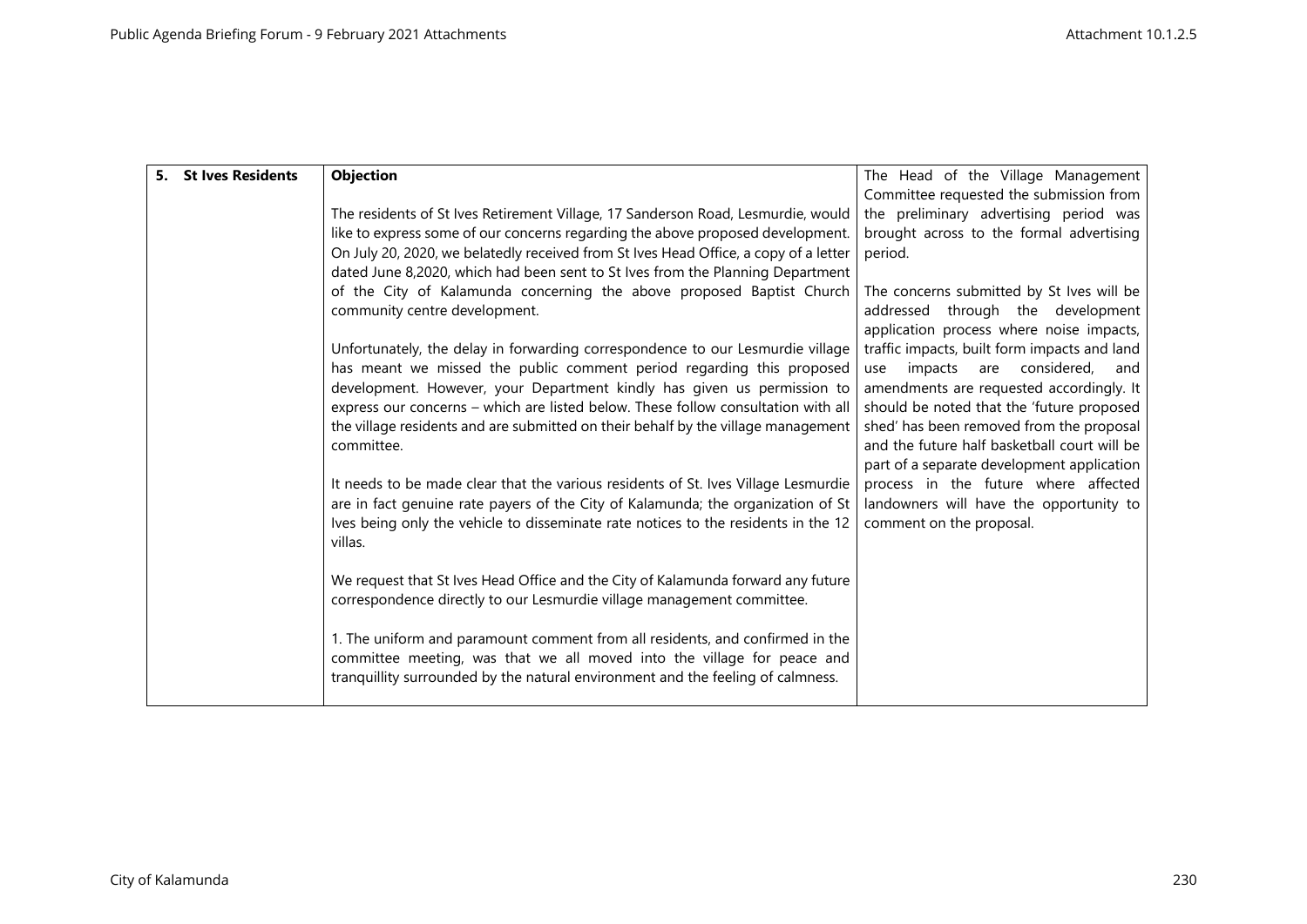| 2. Looking at the proposed plans, having a shed closely abutting the southern<br>boundary of the retirement village may cause undue noise which will disturb the<br>residents living on this boundary.                                                                                                                                                                                                                                                                                                                                                                                                                                                                                                                                                                                                                                                 |  |
|--------------------------------------------------------------------------------------------------------------------------------------------------------------------------------------------------------------------------------------------------------------------------------------------------------------------------------------------------------------------------------------------------------------------------------------------------------------------------------------------------------------------------------------------------------------------------------------------------------------------------------------------------------------------------------------------------------------------------------------------------------------------------------------------------------------------------------------------------------|--|
| 3. The half-court basketball court is proposed to be close to the boundary and<br>again will disturb the residents living along the boundary. Introducing youth into<br>an aged community can bring benefits but all too often it is for the benefit of the<br>youth and detriment of the aged. Loud unexpected noise can be terrifying to us<br>older members of a community. Deep penetrating sounds such as heavy base<br>music or balls being bounced on the ground can be particularly upsetting. As we<br>age many of us suffer with mysophobia and introducing youth into an<br>environment of predominantly aged can seriously aggravate such conditions. The<br>potential flood lighting that could be utilized to enable night use will definitely<br>affect the residents that reside in villas 15 and 17 and most likely villas 19 and 13. |  |
| 4. The increase in traffic flow in and around the development on Brady Road,<br>Sanderson Road and Varley Street, and the potential use of extra foot and<br>vehicular traffic on the fire break adjacent to our village, is also a concern. Should<br>any development go ahead, it is requested that this fire break be securely closed<br>to access by construction vehicles and other traffic using it as informal access.                                                                                                                                                                                                                                                                                                                                                                                                                          |  |
| 5. Another major concern is the extra traffic coming to and from the proposed<br>development on to the corner of Brady Road and the already busy Lesmurdie<br>Road. It is an accident waiting to happen.                                                                                                                                                                                                                                                                                                                                                                                                                                                                                                                                                                                                                                               |  |
| 6. The proposed development means more people in and around the retirement<br>village, which is a concern regarding both day and nighttime. Security will become<br>an issue for our elderly residents.                                                                                                                                                                                                                                                                                                                                                                                                                                                                                                                                                                                                                                                |  |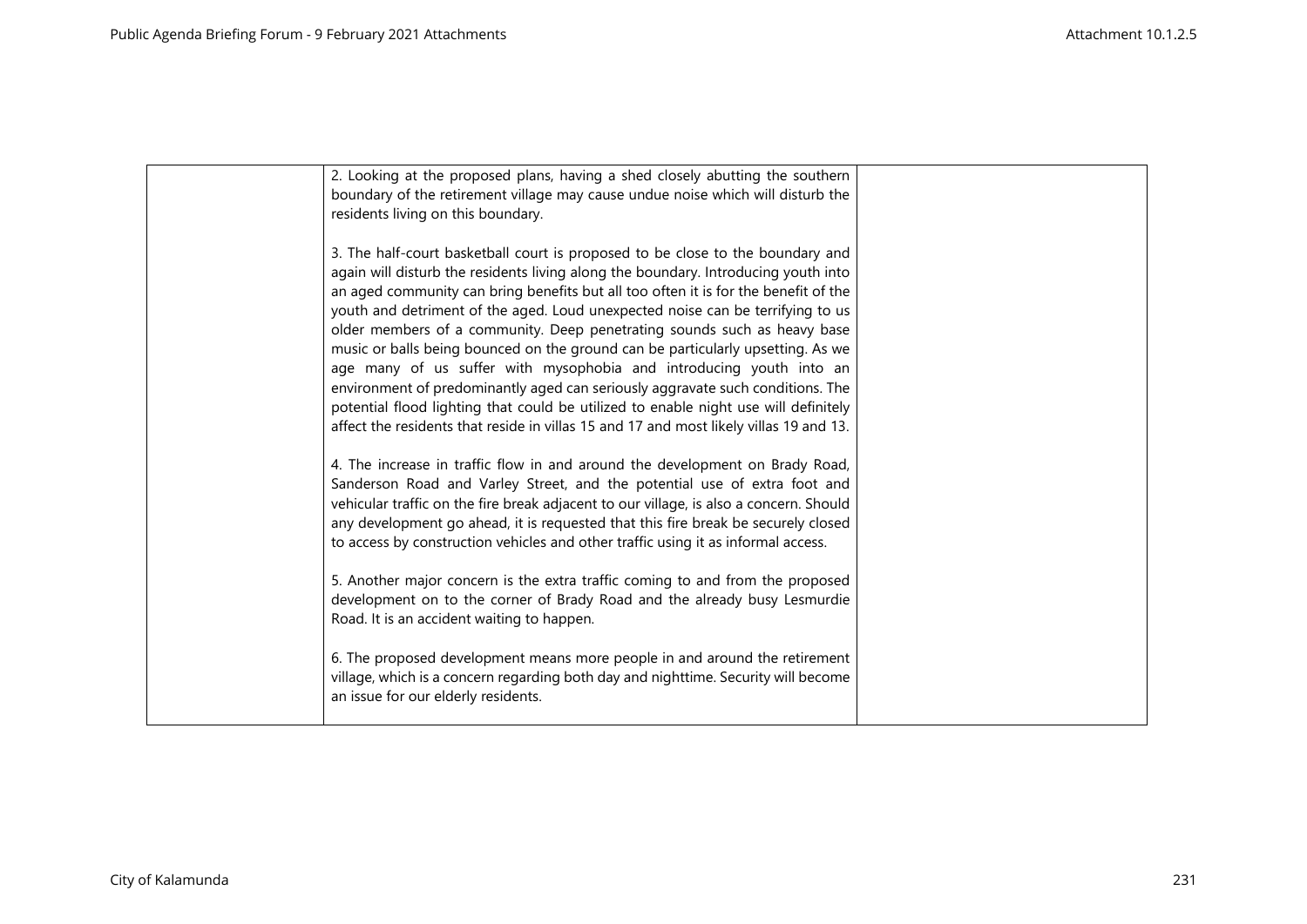| 7. Looking at the plans of the main community centre building, there is a proposal<br>for a café. There is already a café a few minutes walking distance down Sanderson<br>Road at the Lesmurdie Shopping centre which has supported the local community<br>for several years. We need to support that café, as well as the other businesses in<br>the Lesmurdie Shopping Centre, as the shopping centre is very much needed in<br>our wider community.                                                                                                                                                                      |  |
|------------------------------------------------------------------------------------------------------------------------------------------------------------------------------------------------------------------------------------------------------------------------------------------------------------------------------------------------------------------------------------------------------------------------------------------------------------------------------------------------------------------------------------------------------------------------------------------------------------------------------|--|
| 8. Considering there are two parts before this development might be approved,<br>the change in the land titles certificate and the planning approval, the residents of<br>the St Ives Retirement Village ask to be kept informed throughout the processes<br>and have the opportunity to attend any further meetings relating to this proposed<br>development.                                                                                                                                                                                                                                                               |  |
| 9. Some residents of the St Ives Retirement Village were invited over a year ago to<br>attend a meeting at the Baptist Church to discuss a proposed development. The<br>organizer of the meeting from the Baptist Church said that we would be made<br>aware of any plans for their future development. The church asked for a contact<br>name for our village and this was provided. At no point since has he been<br>contacted. Any further contact can be thru our village committee. The recent letter<br>from the City of Kalamunda is the first correspondence we have received regarding<br>the proposed development. |  |
| 10. This proposed development will impact residents in the Clarege retirement<br>village on the Varley Street side who would also be exposed to similar problems.                                                                                                                                                                                                                                                                                                                                                                                                                                                            |  |
| 11. Aspects of the Community Centre may have some value, but we have<br>considerable concerns over the nature of some of the proposed support services.<br>These potentially could raise issues over proximity to the adjacent children's<br>playground, the Girl Guide hall, the childcare centre, and the elderly living in the<br>several adjacent retirement villages. Our understanding was that after the meeting                                                                                                                                                                                                      |  |